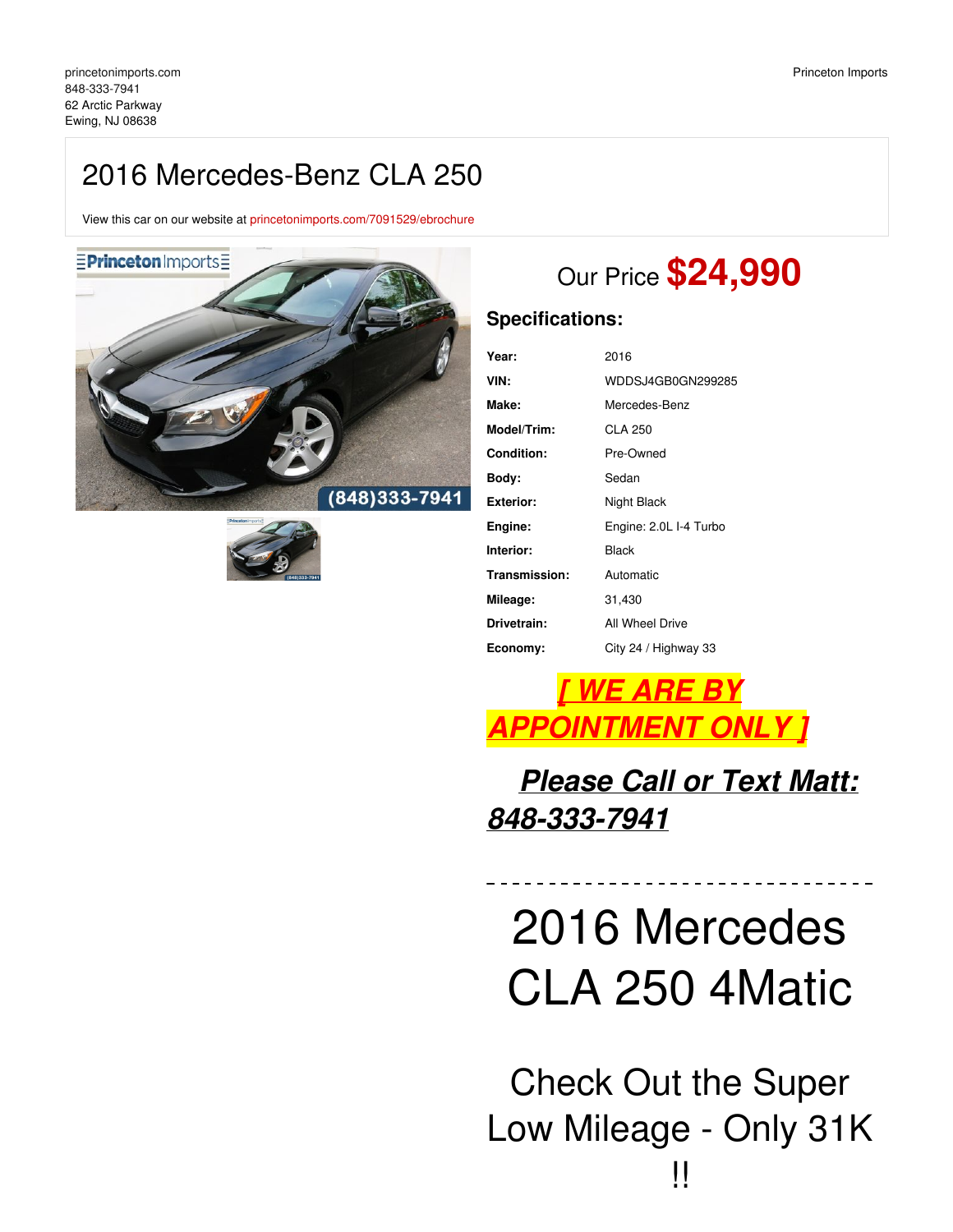Sharp Color Combo - Black / Black

!!!

Panoramic Moonroof - Navigation - 4Matic AWD

Mercedes Luxury and Comfort - 33-MPG

Call or Text Matt: 848-333-7941

*[ WE ARE BY APPOINTMENT ONLY ]*

2016 Mercedes-Benz CLA 250 Princeton Imports - 848-333-7941 - View this car on our website at[princetonimports.com/7091529/ebrochure](https://princetonimports.com/vehicle/7091529/2016-mercedes-benz-cla-250-ewing-nj-08638/7091529/ebrochure)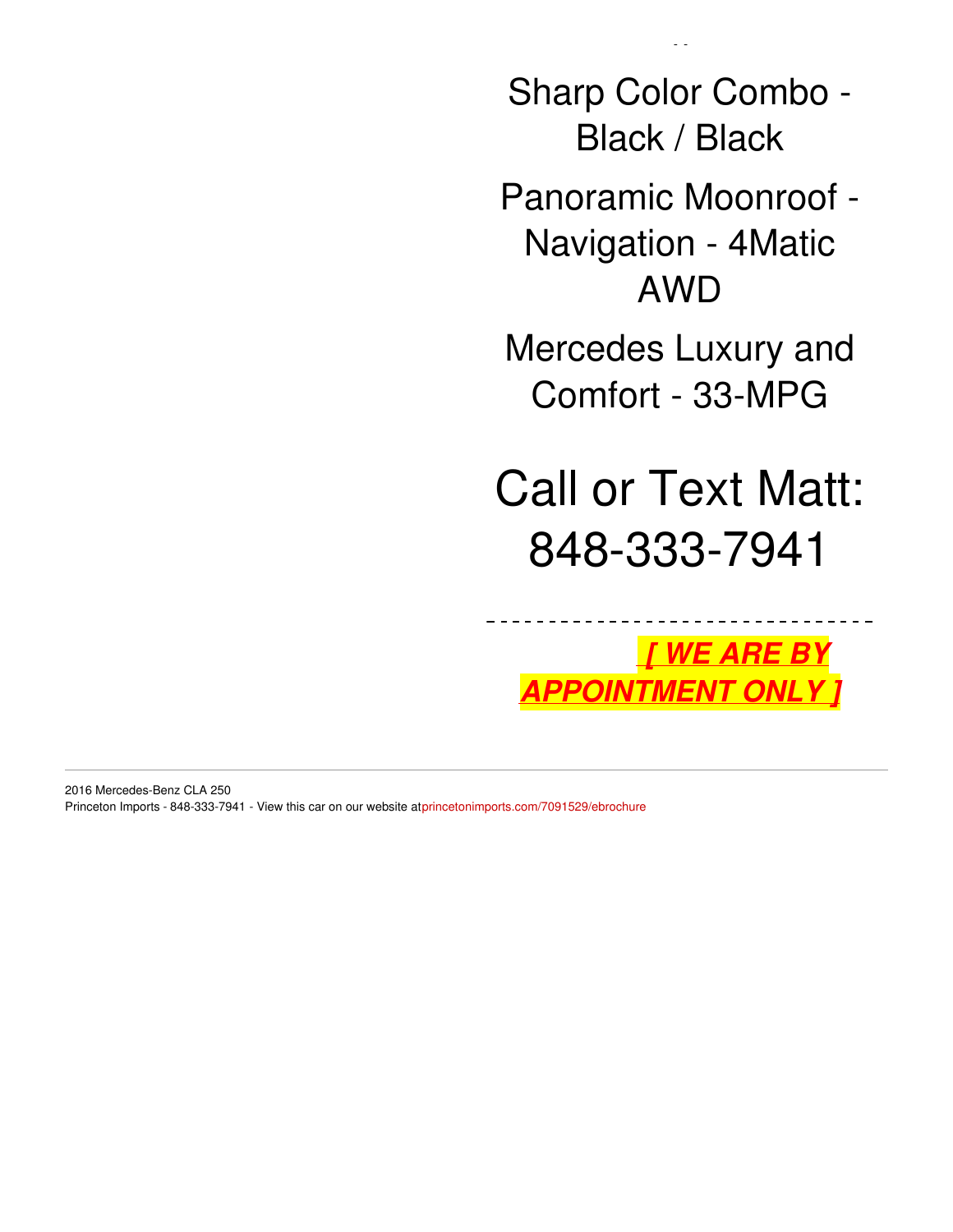

#### 2016 Mercedes-Benz CLA 250

Princeton Imports - 848-333-7941 - View this car on our website at[princetonimports.com/7091529/ebrochure](https://princetonimports.com/vehicle/7091529/2016-mercedes-benz-cla-250-ewing-nj-08638/7091529/ebrochure)

# **Installed Options**

## **Interior**

- 14-Way Power Driver Seat -inc: Power Recline, Height Adjustment, Cushion Extension, Fore/Aft Movement, Cushion Tilt and Power 4-Way Lumbar Support
- 2 Seatback Storage Pockets- 3 12V DC Power Outlets
- 60-40 Folding Bench Front Facing Fold Forward Seatback Rear Seat
- 8-Way Passenger Seat -inc: Manual Recline, Height Adjustment, Fore/Aft Movement and Cushion Tilt
- Air Filtration- Analog Appearance- Cargo Area Concealed Storage- Cargo Space Lights
- Carpet Floor Trim and Carpet Trunk Lid/Rear Cargo Door Trim Cruise Control
- Day-Night Rearview Mirror- Delayed Accessory Power
- Driver / Passenger And Rear Door Bins and 1st Row Underseat Storage
- Driver And Passenger Visor Vanity Mirrors w/Driver And Passenger Illumination
- Driver Foot Rest- Dual Zone Front Automatic Air Conditioning- Engine Immobilizer
- FOB Controls -inc: Cargo Access and Windows- Fade-To-Off Interior Lighting
- Fixed Front Head Restraints and Fixed Rear Head Restraints- Front And Rear Map Lights
- Front Bucket Seats- Front Center Armrest and Rear Center Armrest w/Pass-Thru
- Front Cupholder- Full Carpet Floor Covering -inc: Carpet Front And Rear Floor Mats
- Full Cloth Headliner
- Full Floor Console w/Covered Storage, Mini Overhead Console w/Storage and 3 12V DC Power Outlets
- Gauges -inc: Speedometer, Odometer, Engine Coolant Temp, Tachometer, Trip Odometer and Trip Computer
- HVAC -inc: Underseat Ducts and Console Ducts Illuminated Glove Box
- Interior Trim -inc: Metal-Look Interior Accents Leather/Metal-Look Steering Wheel
- Leatherette Door Trim Insert- MB-Tex Upholstery
- Manual Tilt/Telescoping Steering Column
- Memory Settings -inc: Driver Seat and Door Mirrors Outside Temp Gauge
- Perimeter Alarm- Power 1st Row Windows w/Front And Rear 1-Touch Up/Down
- Power Door Locks w/Autolock Feature- Power Fuel Flap Locking Type
- Power Rear Windows- Proximity Key For Push Button Start Only Rear Cupholder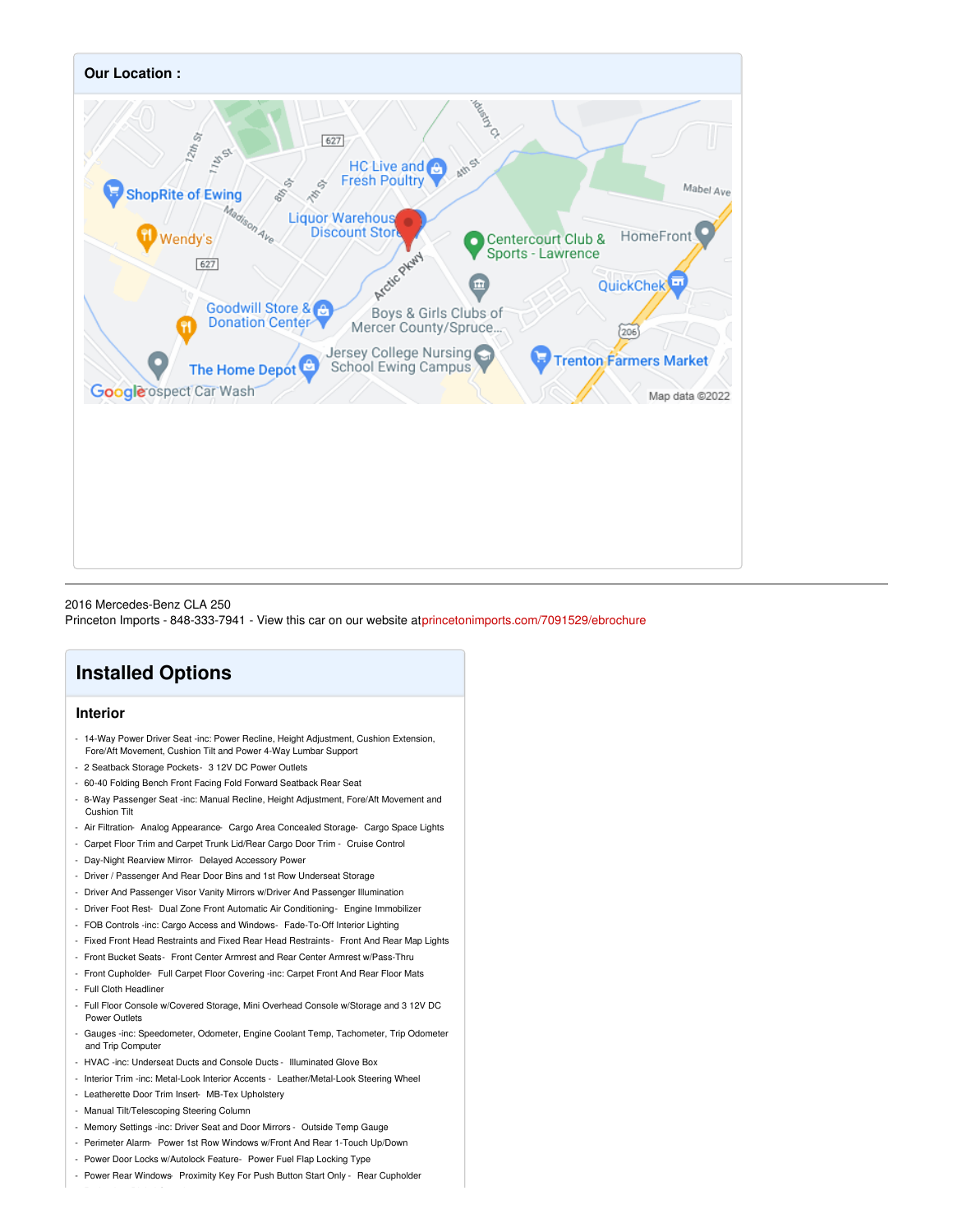- Redundant Digital Speedometer
- Remote Keyless Entry w/Integrated Key Transmitter, 4 Door Curb/Courtesy, Illuminated Entry and Panic Button
- Remote Releases -Inc: Power Cargo Access- Selective Service Internet Access
- Smart Device Integration- Sport Bucket Front Seats w/Power 4-Way Driver Lumbar
- Systems Monitor- Tracker System- Trip Computer- Urethane Gear Shifter Material

#### **Exterior**

- Tires: P225/45HR17- Trunk Rear Cargo Access- Wheels: 17" 5-Spoke Alloy
- Rear Fog Lamps- Rain Detecting Variable Intermittent Wipers w/Heated Jets
- Perimeter/Approach Lights- Light Tinted Glass- LED Brakelights- Grille w/Chrome Bar
- Fully Galvanized Steel Panels- Fixed Rear Window w/Defroster- Clearcoat Paint
- Chrome Side Windows Trim and Black Front Windshield Trim
- Body-Colored Rear Bumper
- Body-Colored Power Heated Side Mirrors w/Manual Folding and Turn Signal Indicator
- Body-Colored Front Bumper- Body-Colored Door Handles
- Auto On/Off Aero-Composite Halogen Daytime Running Headlamps w/Delay-Off

#### **Safety**

- 14-Way Power Driver Seat -inc: Power Recline, Height Adjustment, Cushion Extension, Fore/Aft Movement, Cushion Tilt and Power 4-Way Lumbar Support
- 2 Seatback Storage Pockets- 3 12V DC Power Outlets
- 60-40 Folding Bench Front Facing Fold Forward Seatback Rear Seat
- 8-Way Passenger Seat -inc: Manual Recline, Height Adjustment, Fore/Aft Movement and Cushion Tilt
- Air Filtration- Analog Appearance- Cargo Area Concealed Storage- Cargo Space Lights
- Carpet Floor Trim and Carpet Trunk Lid/Rear Cargo Door Trim Cruise Control
- Day-Night Rearview Mirror- Delayed Accessory Power
- Driver / Passenger And Rear Door Bins and 1st Row Underseat Storage
- Driver And Passenger Visor Vanity Mirrors w/Driver And Passenger Illumination
- Driver Foot Rest- Dual Zone Front Automatic Air Conditioning- Engine Immobilizer
- FOB Controls -inc: Cargo Access and Windows- Fade-To-Off Interior Lighting
- Fixed Front Head Restraints and Fixed Rear Head Restraints- Front And Rear Map Lights
- Front Bucket Seats- Front Center Armrest and Rear Center Armrest w/Pass-Thru
- Front Cupholder- Full Carpet Floor Covering -inc: Carpet Front And Rear Floor Mats
- Full Cloth Headliner
- Full Floor Console w/Covered Storage, Mini Overhead Console w/Storage and 3 12V DC Power Outlets
- Gauges -inc: Speedometer, Odometer, Engine Coolant Temp, Tachometer, Trip Odometer and Trip Computer
- HVAC -inc: Underseat Ducts and Console Ducts Illuminated Glove Box
- Interior Trim -inc: Metal-Look Interior Accents Leather/Metal-Look Steering Wheel
- Leatherette Door Trim Insert- MB-Tex Upholstery
- Manual Tilt/Telescoping Steering Column
- Memory Settings -inc: Driver Seat and Door Mirrors Outside Temp Gauge
- Perimeter Alarm- Power 1st Row Windows w/Front And Rear 1-Touch Up/Down
- Power Door Locks w/Autolock Feature- Power Fuel Flap Locking Type
- Power Rear Windows- Proximity Key For Push Button Start Only Rear Cupholder
- Redundant Digital Speedometer
- Remote Keyless Entry w/Integrated Key Transmitter, 4 Door Curb/Courtesy, Illuminated Entry and Panic Button
- Remote Releases -Inc: Power Cargo Access- Selective Service Internet Access
- Smart Device Integration- Sport Bucket Front Seats w/Power 4-Way Driver Lumbar
- Systems Monitor- Tracker System- Trip Computer- Urethane Gear Shifter Material

### **Mechanical**

- 115 Amp Alternator- 14.8 Gal. Fuel Tank
- 4-Wheel Disc Brakes w/4-Wheel ABS, Front Vented Discs, Brake Assist, Hill Hold Control and Electric Parking Brake
- 4.13 Axle Ratio- 62-Amp/Hr Maintenance-Free Battery
- 7-Speed Double Clutch Transmission- Electric Power-Assist Speed-Sensing Steering
- Engine Auto Stop-Start Feature- Engine: 2.0L I-4 Turbo- Front And Rear Anti-Roll Bars
- Full-Time All-Wheel- Gas-Pressurized Shock Absorbers
- Multi-Link Rear Suspension w/Coil Springs
- Quasi-Dual Stainless Steel Exhaust w/Polished Tailpipe Finisher
- Strut Front Suspension w/Coil Springs
- Transmission w/Driver Selectable Mode and Sequential Shift Control w/Steering Wheel **Controls**

## **Option Packages**